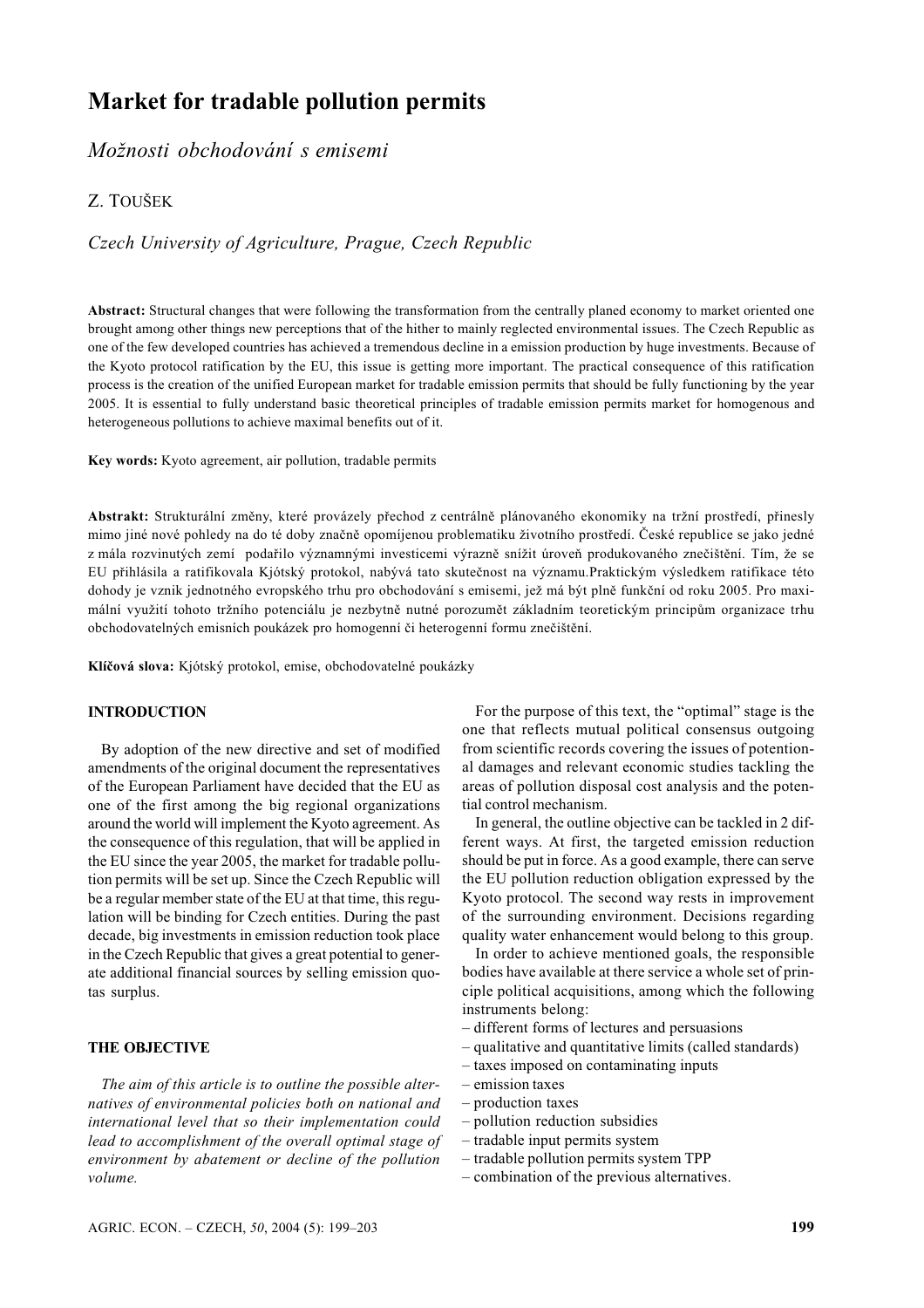Since the year 2005, the pollution permits market within the EU should start to operate. The relevant directive has been approved by the EU Parliament and will apply to the Czech Republic and the other new member states of the extended EU. Because of the relevancy and importance of this issue, further attention will be paid to this particular group of instruments.

# **BASIC THEORETICAL ASPECTS**

The ecological taxation can be considered as a potential instrument enabling the desired pollution reduction. This concept the popularity of which is increasing among environmental economists was originally proposed by Crocker (1966) and Dales (1968). The aim of this text is to outline basic theoretical aspects of pollution trade for homogenous and heterogeneous contamination and at the same time to point out the set of possible obstacles related to this instrument.

As commonly known, the main economic reason for pollution occurrence is the absence of relevant and clear ownership rights of natural resources constituting environment leading to sustainable development, Tvrdoň (1994). The basic idea underlying TTP is the aspiration to allocate these rights and consequently to trade them. From which the market settlement for pollution rights and their market price should be ensued. Under certain conditions, this price presents a suitable incentive ensuring redistribution of emission activities leading to optimal pollution level.

Let us suppose that the surrounding is encumbered by a homogenous contamination such as sulphur oxide. Homogenous pollutions are assumed to have equal marginal abatement cost MAC<sup>1</sup>, Bergman (1991).

Next, competent institutions are concerned about certain reduction of the total pollution at the given area, state or region. For this purpose, a fixed amount of pollution permits that enables producers to foul environment is issued. To exceed this limit framework is obviously forbidden.

Tradable emission permits can be issued and released on market in two ways (1) they are simply transformed by administrative act to the producers for example on the pro rata base with respect to the existing current pollution level of these producers or (2) sold to them directly in the market. The assumption of general merchantability of these permits is applied. The subjects with relatively higher MAC will be probably considered as buyers, on the other hand firms with relatively lower MAC will be constituted as potential sellers. All these deductions are holding, if the original pollution permits redistribution was not realized according to the attained minimal cost (*i.e.* emission permits are allocated to those firms achieving the lowest  $MAC$ ).

The situation of individual firms is depicted in the Figure 1, where the horizontal axis represents both emission level  $e$ , and the volume of disposal tradable permits at the firm level. Without any appropriate actions taken by the responsible civil bodies targeting the emission reduction, the firm position will be corresponding with  $e_c$ .

After the implementation of freely tradable pollution permits, the market price  $p^*$  is settled. Every firm would keep in its tenure exactly  $e^*$  number of pollution permits. If the capitalization of the possessed permission drops bellow this value, in that case MAC are higher than own price of these permits. Which denotes that it is cheaper to buy additional rights to pollute than to introduce new pollution reduction investments. In the case that firm holds more than  $e^*$  pollution permits, it would decide to sell out its surplus on the market since the price  $p^*$ , which can receive, exceeds the MAC firm level. On the contrary, an enterprise attaining a higher cost of pollution control would need (demand) more tradable pollution permits counter to the situation responding to the price  $p^*$ .



Figure1. Firm response to emission approval

Figure 2. Emission permits supply and demand

<sup>&</sup>lt;sup>1</sup>Abatement cost function is describing cost related to the emission reduction. Then marginal abatement cost MAC are defined as a minimum possible cost related to emission reduction. Both economic theory and empirical results are confirming that MAC is growing function of emission reduction level.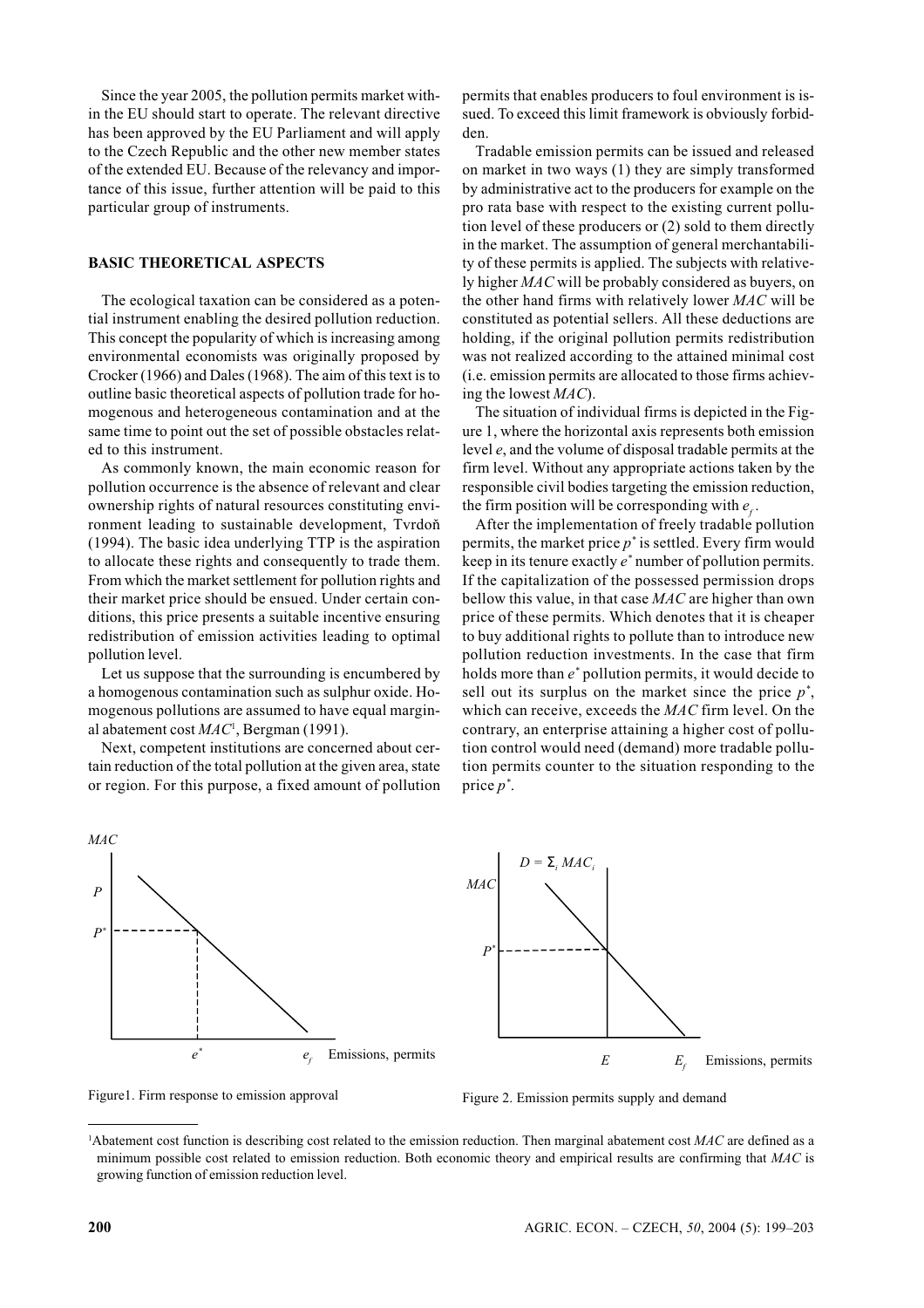The remaining question is the assessment of price  $p^*$ . This price  $p^*$  constitutes equilibrium price on the pollution permits market, as showed in Figure 2. Responsible bodies of civil service issue the limited volume of permits E. All participating firms based on comparison of their own MAC and designated permission price take decision about how many of these permits they would keep. If the price drops down, then the firm owns more permits and at the same time controls less amount of pollution. It can be derived that the firm MAC curve represents permits demand function. Than aggregation of MAC curves of all firms  $i = 1,...,n$  operating in given region

$$
\big(\sum_{i=1}^n \textit{MAC}_i\big)
$$

characterizes regional permits demand function. If the permits supply increases or declines as a consequence of administrative actions, than the given demand function equilibrium price drops or growths.

The explanation and understanding of cost minimization principle for tradable permits should be now clear. As depicted in Figure 1, firms are adjusting their own MAC structures to the permits price then e.g. for the firm 1 holds  $MAC = p^*$ . Remaining entities in sector would undergo the same adjustment processes that would eventually lead to the equality of their emission level and equilibrium price  $p^*$ .

Under the assumption of existence of  $n$  firms in the sector, the following equation holds:

$$
MAC_1 = MAC_2 = \dots \dots \quad MAC_n = p^*
$$

which is the necessary condition for homogenous pollution ensuring cost minimization principle fulfilling for all emission activities. Based on these reactions and interactions, firms are moving towards cost minimization point. In the other words, the tradable pollution permits can be viewed as a possible way of maximum emission reduction at the given abatement cost level.

Total financial encumbrance of individual entities arising out of the pollution market regulation consists of resource costs (set bellow MAC level) and transfer payments. The Figure 3 depict 3 different possible scenarios of company's financial burden. In the Figure 3a the situation, where the firm has to pay for all requested and consequently granted tradable permits the equilibrium price  $p^*$ , is outlined. In the Figure 3b, the second alternative is showed, where the firm has in its hand a lower number of permits than the cost minimization principle would require. Therefore, it has to go to the market and to buy the missing permits from others. The last alternative described in the Figure 3c captures the situation, where the individual firm is facing surplus of tradable permits contrary to its real needs and has to sell it out in the market to potential buyers.

It is evident that the volume of transfer payments from one individual firms point of view depends on the permits price regardless of becoming eventually a net seller or buyer. While resource cost (*i.e.* control cost) remains the same for all three alternatives as showed in Figure 3a.

From the sector overall perspective, the value of transfer payment is equal to zero because the earning flows are fully compensated by aggregated expenditures assuming that there are no taxes nor administrative charges imposed. In the case of homogenous pollution, it is obvious that emission permits are traded at 1 : 1 rate. It means that the firm A by selling its quota surplus in the existing market has to reduce its own emissions by exactly the same amount. On the other hand firm B, a potential buyer, can increase own emission by the same volume. To describe the mutual reciprocity is possible only because of the existence of relevant control mecha-



Figure 3. Emission permit impacts on firm revenues and expenditures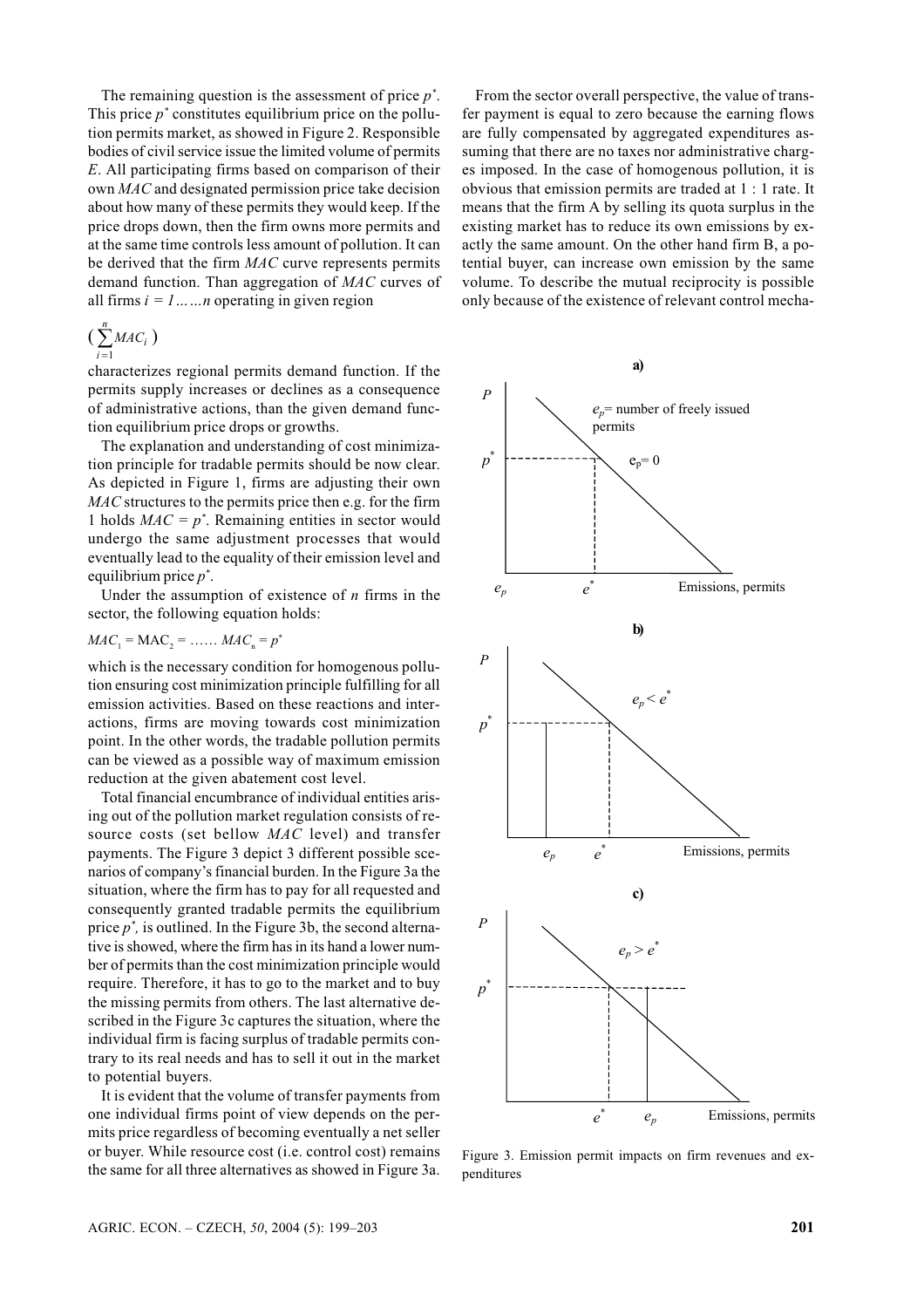nism which aim is to reduced overall encumbrance of environment, however, without spatial settlement.

Now, the above-mentioned conclusions will be elaborated in a more formal way. The principles of cost minimization in the context of tradable pollution permits were originally developed by Montgomer (1972) and further extended by the work of Tietenberg (1984). Let us assume that A represents initial pollution level of sulphur oxide (homogenous contamination) produced in certain region under the control. Then this amount can be derived as follows:

$$
A = \alpha + \sum \left( e_{fi} - x_i \right) \tag{1}
$$

where  $\alpha$  represents emission activity of the remaining sources including natural resources,  $e_{\epsilon}$ , determinates uncontrolled emissions  $i = 1... n$  firms generating contamination and  $x_i$ , characterizes pollution reduction.

Firms are displayed to the cost connected with control mechanism  $C_i$ , that depends only on the level of pollution reduction:

$$
C_i = C_i(x_i) \tag{2}
$$

where  $C_i(x)$  is continuous, twice differentiated function with  $C > 0$  a  $C < 0$ . The responsible civil bodies demand pollution level at/or bellow a certain pollution volume  $A$ , that is obviously lower than the sum of the currently produced pollution. Then the following problem has to be solved:

$$
\underset{x}{\text{Min}} \sum_{i} C_{i} \left( x_{i} \right) \tag{3}
$$

under the following conditions:

$$
\alpha + \sum \left( e_{fi} - x_i \right) \le A \tag{4}
$$

and

$$
x_i \ge 0 \tag{5}
$$

The constraint (4) means that the sum of total emissions background and firm emissions reduced by the proposed amount may not exceed the maximum limit. This problem can be solved by using the Kuhn-Tucker method<sup>2</sup> deriving Lagrang equation:

$$
L = \sum C_i \left( x_i \right) + \lambda \left( A - \alpha - \sum \left( e_{\hat{f}} - x_i \right) \right) = 0
$$

By the first order derivation with respect to  $x<sub>n</sub>$ , the Kuhn-Tucker optimization conditions are derived:

$$
\partial C_i \left( x_i \right) / \partial x_i - \lambda \ge 0
$$
  $i = 1 ... n$ 

or simply rewritten

$$
C_i(x_i) - \lambda \ge 0 \tag{6}
$$

and

$$
x_i \left[ C_i \left( x_i \right) - \lambda \right] = 0 \qquad i = 1 \dots n \tag{7}
$$

$$
\alpha + \sum \left( e_{fi} - x_i \right) \le A \tag{8}
$$

$$
\lambda \left[ \alpha + \sum \left( e_{fi} - x_{i} \right) - A \right] = 0 \tag{9}
$$

$$
x_i \ge 0, \quad \lambda \ge 0 \qquad \qquad i = 1 \dots n \tag{10}
$$

From the above, it can be derived that  $\lambda$  represents shadow price of pollution reduction that can only acquire positive values, if this constraint is compulsory. The MAC value for all firms has to be equal to this constraint. Too high control cost can prohibit some subjects from participation in the cost minimization solution, in this case the value is  $x = 0$ .

On the supply side, it is necessary to take decision about the acceptable level of pollution that is corresponding to the pollution permits volume

$$
E = \sum \left( e_{f,i} - x_i \right)^2
$$

The assumption of mutual reciprocal rate  $1:1$  among market actors remains at the place. This system is called pollution permits system, Tietenberg (1990). Then at the

 $2$  Kuhn-Tucker (K-T) condition can be summarized by the following equations:

$$
L_{x_1} = f'(x_1) - \lambda_1 \le 0
$$
  
\n
$$
L_{\lambda_1} = x_1 \ge 0
$$
  
\n
$$
x_1 > 0
$$
  
\n
$$
\lambda_1 \ge 0
$$
  
\n
$$
\lambda_1 L_{\lambda_1} = 0
$$
  
\n
$$
\lambda_1 L_{\lambda_1} = 0
$$

Then, in general for  $n$  variables and  $m$  constraints, Lagrange optimization function can be written:

$$
L = f(x_1, x_2, \dots, x_n) + \sum_{i=1}^{m} \lambda \left[ b_i - g^{i} (x_1, x_2, \dots, x_n) \right]
$$

and corresponding K-T constraints are:

 $x_i L_{xi} = 0$   $(j = 1, 2, ..., ..., n)$  $L_{xi} \le 0$   $x_j \ge 0$ and  $\lambda_i L_{\lambda_i} = 0$   $(i = 1, 2, \dots, m)$  $L_{\lambda i} \ge 0$   $\lambda_i \ge 0$ and